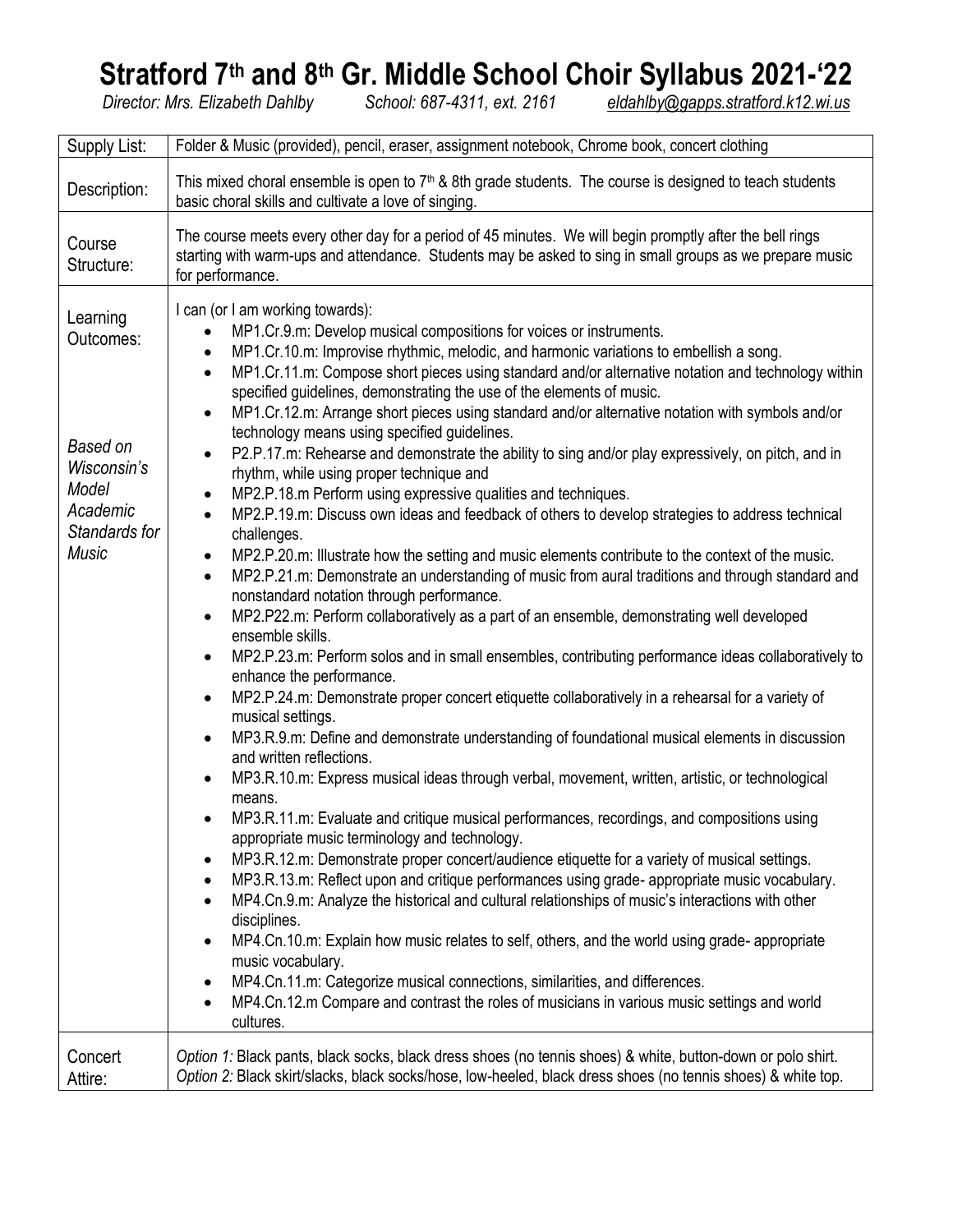| Classroom<br>Policies:           | <b>Passes</b> – Only two (2) bathroom passes are allowed during the hour. Passes for other reasons are <i>not</i><br>allowed during class time. Please address your personal needs between classes. Student must ask & obtain<br>a pass before leaving the room. Student must sign out in the record book.                                                                                                                                                                                                                                                                                                                                                                                              |  |  |  |  |  |  |
|----------------------------------|---------------------------------------------------------------------------------------------------------------------------------------------------------------------------------------------------------------------------------------------------------------------------------------------------------------------------------------------------------------------------------------------------------------------------------------------------------------------------------------------------------------------------------------------------------------------------------------------------------------------------------------------------------------------------------------------------------|--|--|--|--|--|--|
|                                  | <b>Tardiness</b> – A clear understanding of musical and singing concepts is best met with good attendance. Those<br>students not in their assigned seat at the beginning of any class are considered tardy and will be recorded as<br>such in the computer. (School District of Stratford Grade 6-12 Student/Parent Handbook) A partial loss of<br>daily points may result. Students more than 5 minutes late to class will be marked absent.                                                                                                                                                                                                                                                           |  |  |  |  |  |  |
|                                  | <b>Classroom Equipment</b> – Equipment in the classroom is to enhance the learning experience of ALL<br>students. Show respect to all equipment. Mistreatment of equipment will result in fines to maintain or replace<br>it, disciplinary action or both.                                                                                                                                                                                                                                                                                                                                                                                                                                              |  |  |  |  |  |  |
|                                  | Food & Drink - Food is NOT ALLOWED in the choir room. Clear water in a sealable container is the only<br>drink allowed.                                                                                                                                                                                                                                                                                                                                                                                                                                                                                                                                                                                 |  |  |  |  |  |  |
| Expectations:                    | In addition to the Tiger Classroom Pride Expectations matrix (attached), students are expected to:<br>Complete assignments on time.<br>1.<br>Pick up after oneself in the classroom, and not eat, drink or chew gum during class.<br>2.<br>Always ask before leaving the room, obtain pass book & sign out in record book.<br>3.<br>Do not play the piano and or touch any technology in the room without permission.<br>4.<br>Only use cell phones in accordance with SDS Student/Parent Handbook rules.<br>5.<br>Maintain a positive attitude, be supportive of each other, and work as a team.<br>6.<br>Return Syllabus Acknowledgement Form signed & dated by both student & parent/guardian.<br>7. |  |  |  |  |  |  |
| Academic<br>Integrity<br>Policy: | Academic dishonesty is plagiarism, submitting falsified or invented information as fact, unauthorized use of<br>tools, notes, textbooks or electronic devices on assessments, being complicit in the act of allowing another<br>student to copy work or copying another student's work and submitting as your own. (School District of<br>Stratford 6 - 12 Student/Parent Handbook)                                                                                                                                                                                                                                                                                                                     |  |  |  |  |  |  |
|                                  | Some class work will be expected to be done independently. Students who violate the guidelines of such work<br>will be handled on an individual basis. If a student is unclear whether the work is group or independent work, it<br>is the student's responsibility to ask. If you are struggling with the work, please ask me for help. That's what<br>I'm here for. Please be advised that Athletic & Activity Code consequences also pertain to academic integrity<br>violations.                                                                                                                                                                                                                    |  |  |  |  |  |  |
|                                  | 1 <sup>st</sup> Offense: Dean of Students (Coaches/Advisors) and parents to be contacted. The student may be allowed<br>to redo the assignment/minor assessment for partial credit (up to 70%).                                                                                                                                                                                                                                                                                                                                                                                                                                                                                                         |  |  |  |  |  |  |
|                                  | 2 <sup>nd</sup> Offense: Principal, Dean of Students (Coaches/Advisors) and parents to be contacted. The student<br>receives a zero on the assignment/minor assessment with no opportunity to recover the lost points.                                                                                                                                                                                                                                                                                                                                                                                                                                                                                  |  |  |  |  |  |  |
|                                  | 3rd Offense: Same as 2nd offense. Additionally, the student could risk failing the course due to a lack of<br>points.                                                                                                                                                                                                                                                                                                                                                                                                                                                                                                                                                                                   |  |  |  |  |  |  |
| Grading<br>Policy:               | Overall grading scheme for each semester is as follows:                                                                                                                                                                                                                                                                                                                                                                                                                                                                                                                                                                                                                                                 |  |  |  |  |  |  |
|                                  | <b>Quarter 2/4: 80%</b><br><b>Final Exam:</b> $20%$ = Semester grade<br>(Formative: 50% - Daily grade, Lessons, Sectionals, RepTesting, Sight-singing, Other Wk)                                                                                                                                                                                                                                                                                                                                                                                                                                                                                                                                        |  |  |  |  |  |  |
|                                  | (Summative: 50% - Unit tests, Concerts)                                                                                                                                                                                                                                                                                                                                                                                                                                                                                                                                                                                                                                                                 |  |  |  |  |  |  |
|                                  | <b>Daily Grade:</b> (6 points) The following three criterion comprise the daily grade:                                                                                                                                                                                                                                                                                                                                                                                                                                                                                                                                                                                                                  |  |  |  |  |  |  |
|                                  | Participation (2 pts)<br>1.<br><b>Behavior/Procedures (2 pts)</b><br>2.<br>3.<br>Musicianship (2 pts)                                                                                                                                                                                                                                                                                                                                                                                                                                                                                                                                                                                                   |  |  |  |  |  |  |
|                                  | See the attached Choirs Daily Grading/Assessment Rubric for further details and explanation.                                                                                                                                                                                                                                                                                                                                                                                                                                                                                                                                                                                                            |  |  |  |  |  |  |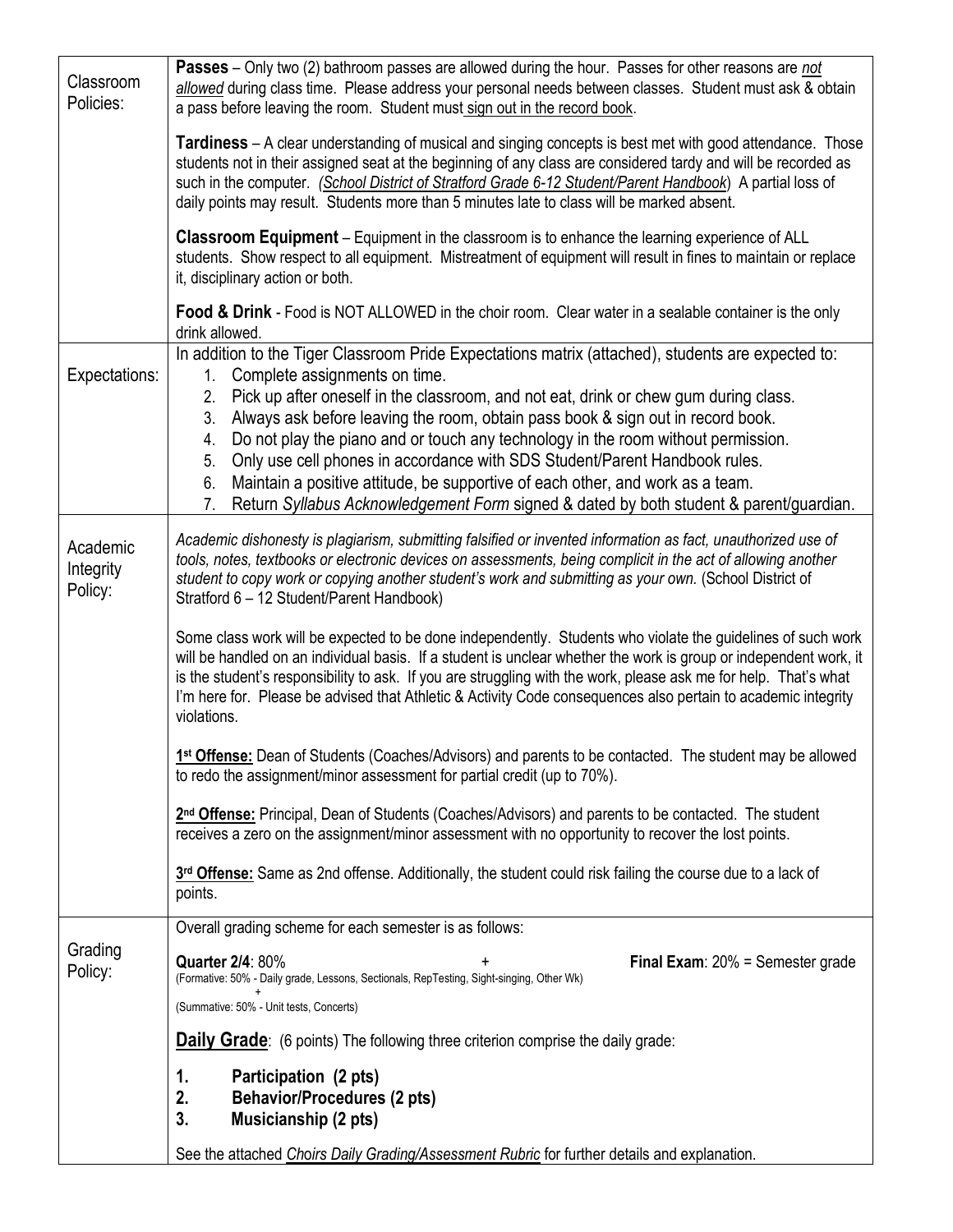**Lessons:** (12 points) All students are scheduled 15 minute lessons with Mrs. Dahlby. Lesson groups and schedule are posted on the choir bulletin board, class web page and MS class rooms. Choral repertoire, solo and ensemble selections and vocal technique will be studied. Attendance is mandatory and will be assessed using the *Ch*o*irs Daily Grading/Assessment Rubric*. A missed lesson may be rescheduled during the current quarter but not in the last week before the end of the current quarter. One lesson per quarter may be missed due to a quiz/test/lab or field trip without penalty. If Mrs. Dahlby cancels a lesson for some reason, it does not need to be made up.

### **Sectional Rehearsals, Repertoire Testing, Sight-singing & other written work:** Sectional

rehearsals, repertoire testing, sight-singing and other written work will be scheduled and administered throughout the semester to improve student skills, prepare for performances and the semester exam. These items will be assessed through the use of a rubric. Missing a rehearsal for a school event where the student is not playing/participating will not be considered an excused absence.

## **Retakes:**

No retakes on daily formative assessments. Students who score below 70% on a summative assessment will be allowed to retake the assessment under the following conditions as recorded below. *(School District of Stratford Grade 6-12 Student/Parent Handbook*) **However, retakes do not apply to performances or semester final exams.**

- 1. The student must complete a supplemental learning packet and submit it to Mrs. Dahlby for additional assessment.
- 2. The student must schedule a meeting during the school day as available with Mrs. Dahlby for further remediation.
- 3. The student must retake the assessment within five (5) days of his/her initial assessment.
- 4. The student can only retake the assessment once.
- 5. The second assessment will be a different exam but remain in the same or similar format as the initial assessment.
- 6. The score of the second assessment will be recorded as the final grade in the grade book.

**Concerts/Performances**: (Please see the attached *Concert/Performance Grading Rubric*.) **Concert attendance is mandatory** as the performance is considered an examination of the material that has been covered in the singer's class.

#### **Authorized Absence With Prior Notification**

Authorized absences are school, church, or other related conflicts or unavoidable family vacations or events. The director must receive a note from a parent/guardian or notification from school activity *at least three weeks before concert/performance*. To make up the concert/performance, the student must schedule an appointment to perform all pieces from memory and in concert dress. Missing a concert/performance for a school event where the student is not playing/participating will not be considered an excused absence.

#### **Excused Absence After Event With Notification**

Excused absences are due to student illness or family emergencies. If you are gravely ill and are unable to attend a performance or special rehearsal, please contact the director THREE HOURS before the concert/performance. (This allows us to make adjustments for spacing on the risers, etc.). You may e-mail or leave a voice mail message. A written note from a parent/guardian/doctor is to be brought in after the missed concert/performance. To make up the concert/performance, the student must schedule an appointment to perform all pieces from memory and in concert dress.

#### **Unexcused absences will result in a total loss of points with no opportunity to make up the event.**. An

unexcused absence is a situation where a student skips a concert/performance, leaves the concert early, or has a work conflict. Work is not a valid excuse to miss a concert. If a student shows up to a performance without the appropriate concert apparel, such a situation will be considered an unexcused absence and the student will not be allowed to perform with the choir.

Please remember, all events are listed on the school calendar, choir calendar (last pg of syllabus), Choir class & District websites.